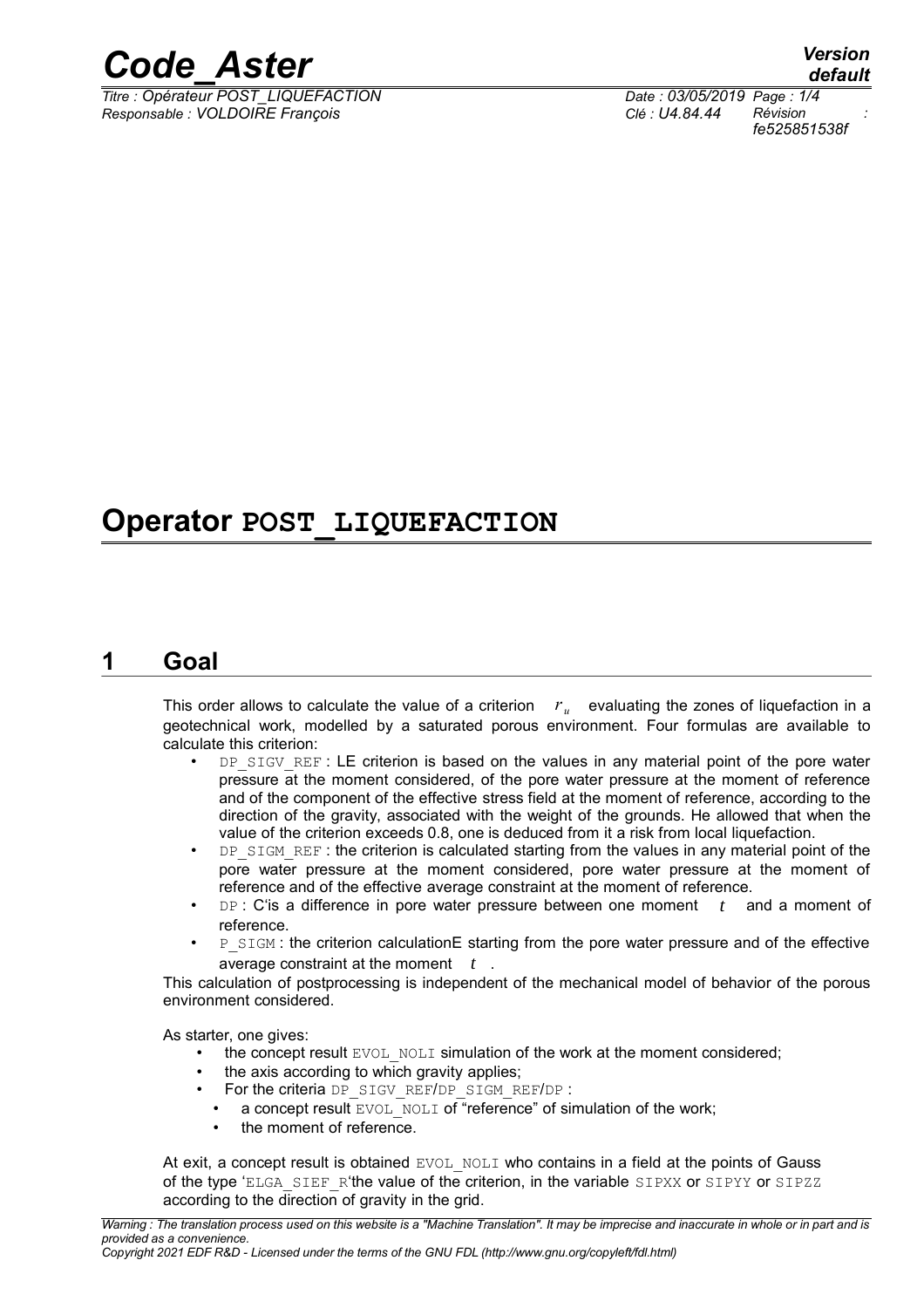# *Code\_Aster Version*

*Titre : Opérateur POST\_LIQUEFACTION Date : 03/05/2019 Page : 2/4 Responsable : VOLDOIRE François Clé : U4.84.44 Révision :*

*fe525851538f*

## **2 Syntax**

POST\_LIQ = POST\_LIQUEFACTION ( ♦ CRITERION = /'DP\_SIGV\_REF', /'DP\_SIGM\_REF', /'DP $\overline{'}$ , /  $'P\_SIGM'$ ,  $\triangleleft$  RESULT = resu , [evol noli]  $\begin{array}{cccc} \bullet & \text{AXIS} & = & / & \text{'X'} \,, \end{array}$  $'Y'$ ,  $\frac{1}{2}$   $\sqrt{27}$ , For criteria DP\_SIGV\_REF/DP\_SIGM\_REF/DP ♦ RESU\_REF = resu\_ref , [ evol\_noli]  $\blacklozenge$  INST REF = inst ref, [R]

);

*default*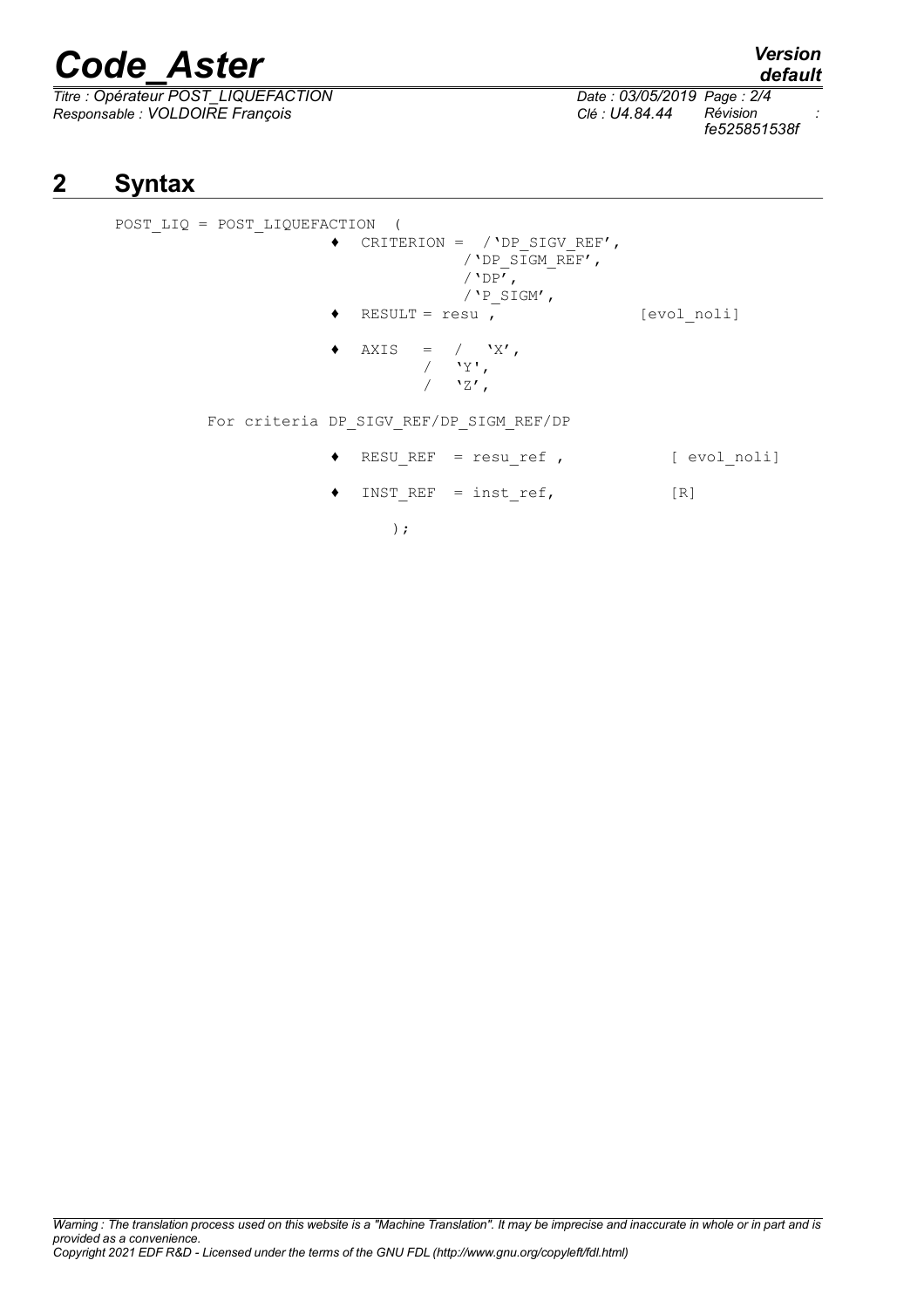# *Code\_Aster Version*

*Titre : Opérateur POST\_LIQUEFACTION Date : 03/05/2019 Page : 3/4 Responsable : VOLDOIRE François Clé : U4.84.44 Révision :*

*fe525851538f*

# **3 Description**

Lorder has POST LIQUEFACTION allows to calculate the value of a criterion evaluating the zones of liquefaction in a geotechnical work, modelled by a saturated porous environment. Four formulas are available to calculate this criterion:

DP\_SIGV\_REF : the criterion is based on the values in any material point of the pore water pressure

 $p_h$  at the moment  $t$  , pore water pressure at the moment of reference  $t_{\text{ref}}$  , component of the effective stress field  $\sigma_{v}^{e\!f\!f}$  at the moment of reference, according to the direction of the gravity, associated with the weight of the grounds. It is allowed that when the value of the criterion exceeds 0.8, one from of deduced a risk from local liquefaction: to consult for example the document DGPR, "seismic Risk and security of the hydraulic works", final version of October 2014. Its expression is the following one, at the moment  $t$  and at the point  $\mathbf{x}$  :

$$
r_u(t, \mathbf{x}) = \frac{p_h(t, \mathbf{x}) - p_h(t_{\text{ref}}, \mathbf{x})}{\sigma_v^{\text{eff}}(t_{\text{ref}}, \mathbf{x})}
$$

DP\_SIGM\_REF : the criterion is calculated starting from the values in any material point of the pore water pressure  $p_h$  at the moment  $t$ , pore water pressure at the moment of reference  $t_{r\acute{e}f}$ and of the effective average constraint  $\sigma_m^{e\!f\!f}$  at the moment of reference. Its expression is the following one, at the moment  $t$  and at the point  $\mathbf{x}$ 

$$
r_u(t, \mathbf{x}) = \frac{p_h(t, \mathbf{x}) - p_h(t_{\text{ref}}, \mathbf{x})}{\sigma_m^{\text{eff}}(t_{\text{ref}}, \mathbf{x})}
$$

with the average constraint defined by

$$
\sigma_m^{eff}(t_{\text{ref}}, \mathbf{x}) = \frac{(\sigma_{xx}^{eff}(t_{\text{ref}}, \mathbf{x}) + \sigma_{yy}^{eff}(t_{\text{ref}}, \mathbf{x}) + \sigma_{zz}^{eff}(t_{\text{ref}}, \mathbf{x}))}{3}
$$

• DP : it is a difference in pore water pressure *p<sup>h</sup>* between one moment *t* and a moment of reference  $t_{ref}$  . Its expression is the following one, at the moment  $t_{f}$  and at the point  $\mathbf{x}$  :

$$
r_u(t, \mathbf{x}) = p_h(t, \mathbf{x}) - p_h(t_{\text{ref}}, \mathbf{x})
$$

• P\_SIGM : the criterion is calculated starting from the pore water pressure *p<sup>h</sup>*  $p_h$  and the effective average constraint at the moment *t* . Its expression is the following one, at the moment *t* and at the point **x** :

$$
r_u(t, \mathbf{x}) = \frac{p_h(t, \mathbf{x})}{\sigma_m^{eff}(t, \mathbf{x})}
$$

with the average constraint defined by

$$
\sigma_m^{eff}(t, \mathbf{x}) = \frac{\left(\sigma_{xx}^{eff}(t, \mathbf{x}) + \sigma_{yy}^{eff}(t, \mathbf{x}) + \sigma_{zz}^{eff}(t, \mathbf{x})\right)}{3}
$$

This calculation of postprocessing is independent of the model of mechanical behavior of the porous environment considered. Let us specify that only one formula can be associated with the order. If the user wants to calculate several criteria, it must use several times the order. LE CAS-test zzzz403a [V1.01.403] illustrate an implementation of the order on a fictitious case and documentation [U2.04.09] present calculations of liquefaction.

### **4 Keywords**

### **4.1 Concept created by the order**

*Warning : The translation process used on this website is a "Machine Translation". It may be imprecise and inaccurate in whole or in part and is provided as a convenience.*

*Copyright 2021 EDF R&D - Licensed under the terms of the GNU FDL (http://www.gnu.org/copyleft/fdl.html)*